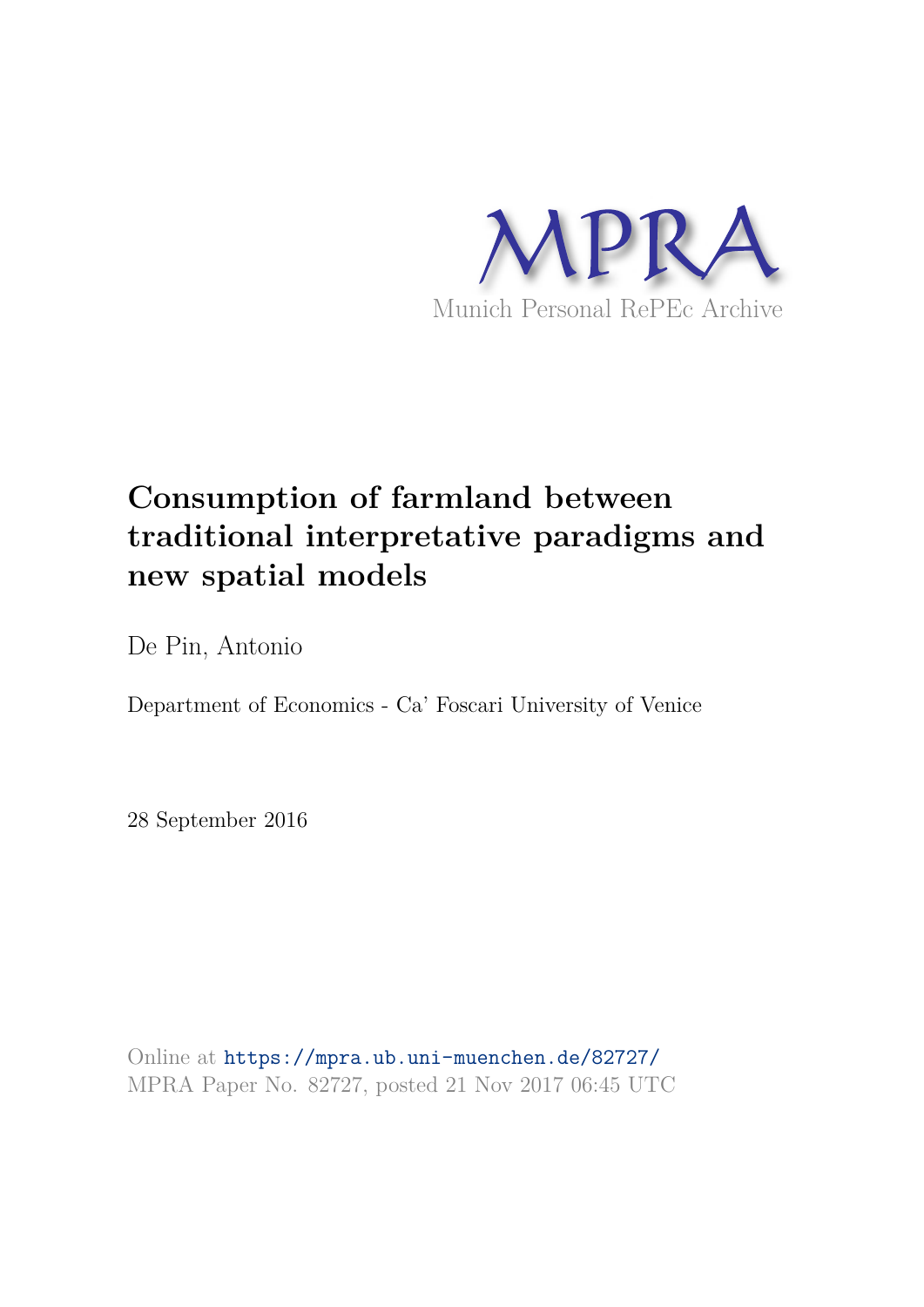# **Consumption of farmland between traditional interpretative paradigms and new spatial models**

#### **Abstract**

In this paper, we will discuss how soil consumption in mature economies is increasingly affecting farmland with measurable effects on the loss of eco-systemic services of agriculture. Different sets of indicators interconnect multiple phenomena: this fact restates the centrality of rural areas through the concept of multifunctionality.

Modifications are intense, which imply the damage of multiple relationships between artificial space and agricultural systems.

The observed trends suggest a concentration model of farm structures. This allows the testing of the effectiveness of agricultural policies. The tendency of relevant indicators shows the intensification of the restructuring process.

#### Keywords

Farmland consumption, multifunctionality, spatial models

JEL Codes Q10 Q12 Q15

# **1. Consumption of farmland in new spatial models**

The use of agricultural land through several forms of degradation: erosion, compaction, and waterproofing affects all primary sectors with increasing costs.

The Italian landscape is 30 million hectares, 17 of it is the total farmland (SAT), but only 12 are actually productive. The utilized agricultural area (SAU), in the past 30 years has decreased by 20% and its incidence has contracted from 52.4%, to 42.6% [Arzeni, 2012]. The majority of the loss is due to urban expansion and soil consumption. An appropriate indicator of damage includes private roads, irrigation systems, uncultivated lands and uncontrolled events affecting the rural area (SAT). On the other hand, the utilized farmland (SAU) is more suited to a planning that is guided by qualitative dimensions that considers the specific agricultural acreage and its productivity. Its decrease is due to several factors: in addition to the loss of SAT, it is also related to the reforms of the Common Agricultural Policy, to the many agricultural subsidies and to the dynamics of international trade. The abandonment of farming is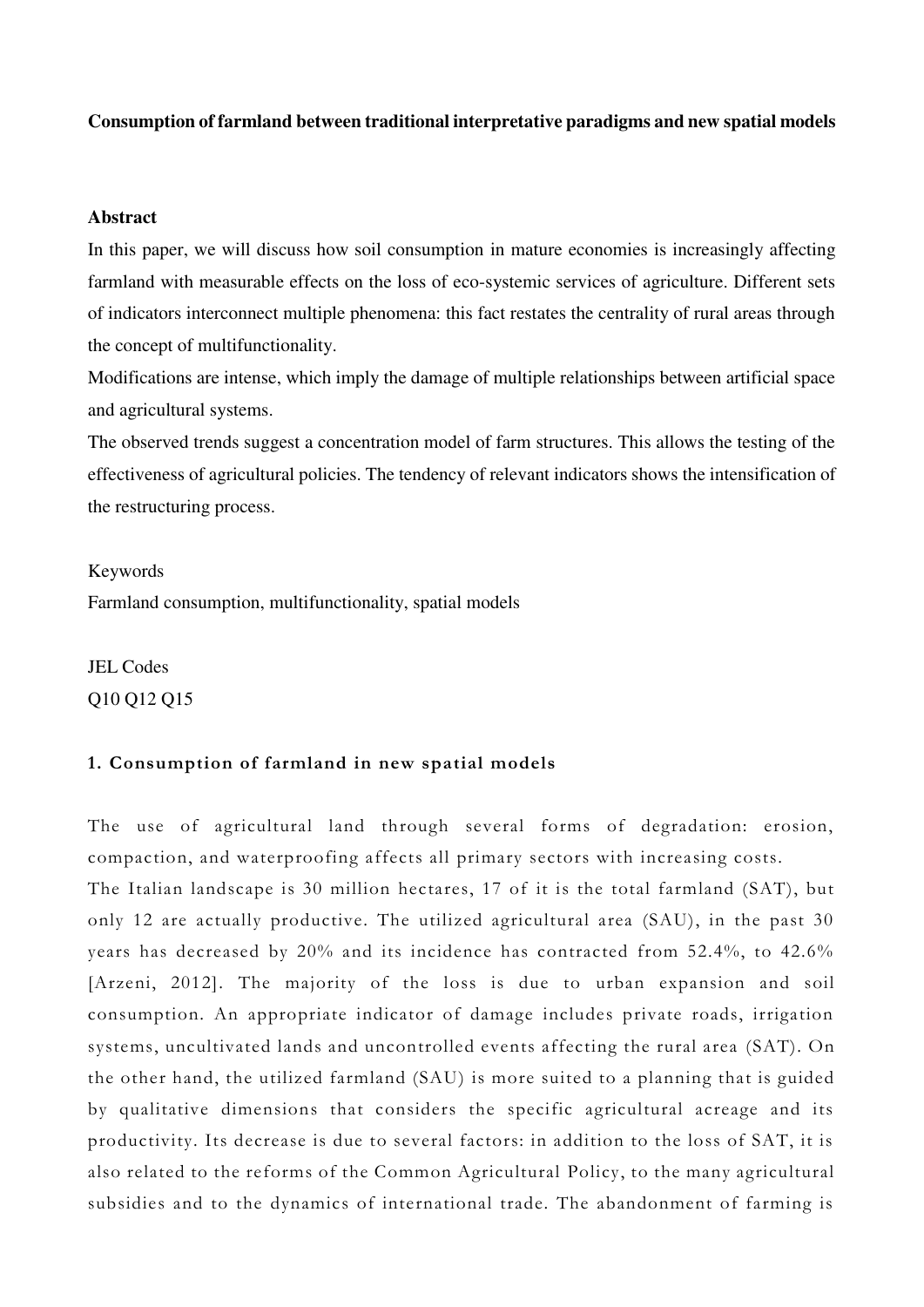the result. Often, the outcome is wild re -naturalization inside many forms of urban development. This factor contributes only partially to the return of lost biodiversity, serving several forms of degradation and disorder, while natural forces regain land control.

Soil consumption is increasingly affecting the farmland, with measurable effects in the loss of many ecosystem services of agriculture: the ability to absorb carbon, biodiversity and the restoration of natural capital.

Different sets of indicators interconnect multiple phenomena, this fact restates the centrality of rural areas through the concept of multi -functionality [Casini, 2009]. Modifications are intense, which imply the damage of multiple relationships between artificial space and agricultural systems. In the last decade, approximately 1 ,500,000 hectares of farmland (SAT) and 300,000 hectares of good land (SAU) were pulverize d, rising progressively, to 55 ha per day [ISTAT, 2013]. The damage diversifies regions, for morphological peculiarities, but especially for the variability of the economic development rate. The North shows the most rapid trend. In the Veneto and Lombardy, the proportion between soils consumed and regional surface in the decade exceeds 10% [ISPRA, 2015]. On the other hand, the internal dynamics connects us to the mode of Community economic development, where the situation is also very widespread. If residential buildings represent 30% of the loss, infrastructures constitute more than 40%, the remainder is attributable to different methods of urbanization (excavation, compaction, construction sites, areas for exhibitions, car parks, etc.).

What is attributable to a disorderly land planning translates into urban expansion: the proliferation of roads, interconnecting infrastructures and widespread urbanization. Increasing costs materialize the phenomenon of deterioration. Human impact results in emergent negative externalities [Movia, 2015]. Oversized, articulated, inhabited towns produce cumulative diseconomies, rising costs of land, housing, and transportation prices. Flight to the suburbs is the basis of the repolarization process. The additional impact on the area generates spatial dynamics, dilating land consumption [Chang, 2011]. The uncontrolled growth of cities affects the outlying regions, and failing planning results in a degradation that feeds upon itself. Thus, "urban sprawl" explodes, with low population density, high land consumption and widespread urbanity [EEA, 2006]. This leads to devastation with territorial metastasis, with the gradual marginalization of farmland, the loss of the original biological characteristics and the segregation of the natural elements. Also, the concept of "empty landscape" arises for rural territory. The extinction of indigenous species, due to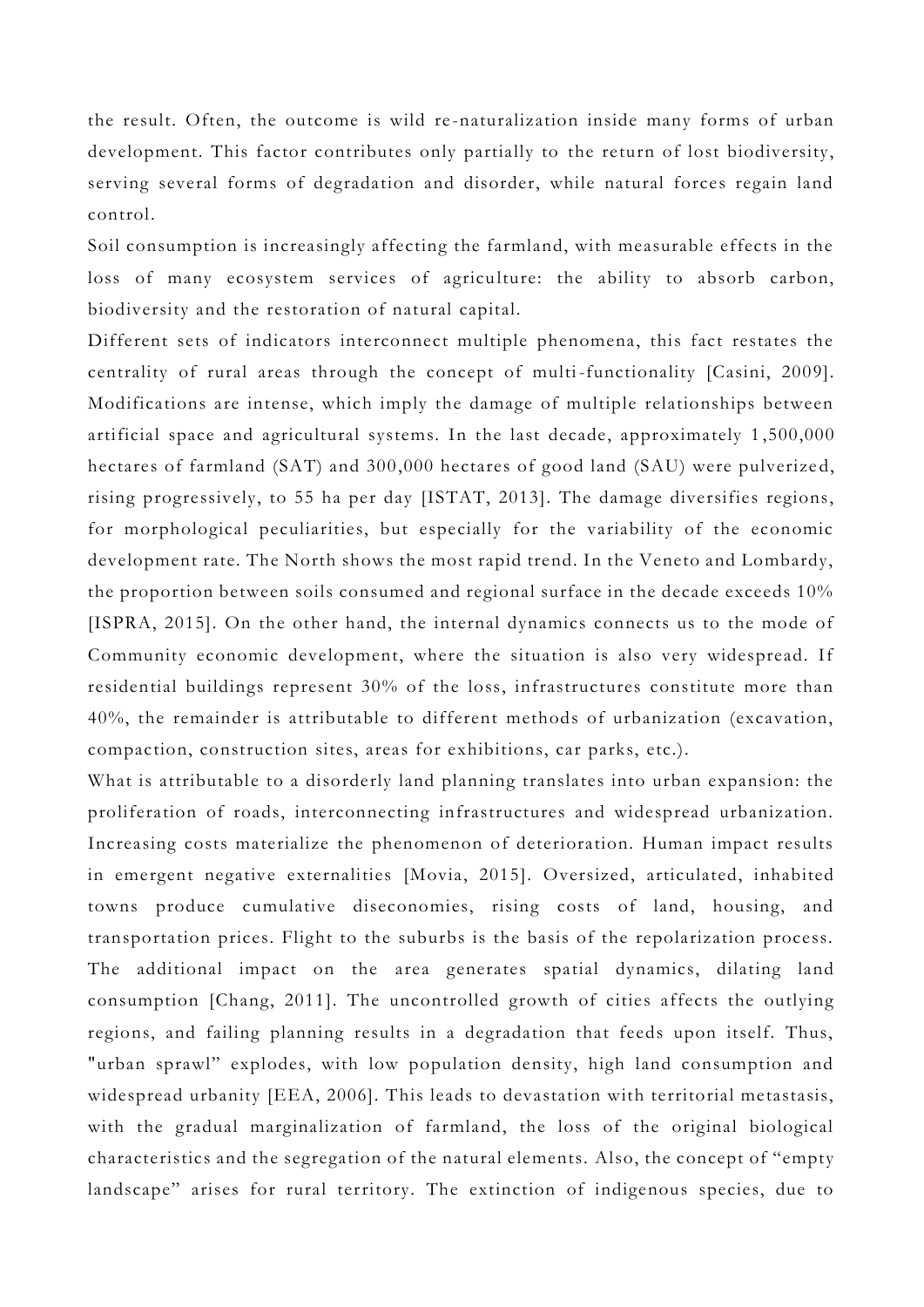pesticides, cultivation methods, and hunting brings us back to a scenery deprived of its characteristic elements, a clear demonstration of biological decline [Ripple, 2015]. The housing dispersion expands the artificial surface: construction of new roads, bridges, links, and refueling systems. Paradoxically, the rate of consumption of the ground becomes inversely proportional to the increase in population. Small municipalities elevate the level of per capita consumption.

Waterproofing becomes relatively independent of demographic growth, related to the stage of economic development, the marginal rate of consumption rises for new residents. The diffused conurbation appears to be the natural evolution of human processes. A strong component of "moral hazard" of the local policies guides the logic of building and the real estate speculation of municipalities . Specific interests and the common good are often difficult to merge . The relevance of the income generated by the taxes from building plots is directly related to the justification of the increase in building spaces. The situation is even more intense in the weakest and mountain areas, where the most fertile land and the valley floor will all soon be urban ized. It only due to the economic crisis that thus far, real environmental and landscape damage has been prevented. We can cite the whole unsustainability of winter sports facilities, for significant effects on the environment.

In Veneto, human impact is intensified by regional peculiarities. Historically, the territory is dotted with small to mid sized towns, characterized by a high degree of autonomy. The fulfillment of housing needs is associated with the rejection of moving house. We must note rural origins where a strong sense of private property and of the small community prevail [Soriani, 2015]. The new structure spatial model "agropolitian" confuses high urbanization characteristics with pre -existing rural structures, at the risk of breaking up the environmental, landscaping, socio-cultural distinctive features of the traditional Veneto. Formed by local cultivation methods anchored to morphological prerogatives, indigenous vegetation peculiarities, pre existing structures, and tree -lined and inter-property roads, this is the unavoidable heritage anchored in the history of Veneto [Scarpa, 1963]. This provides a pertinent identity to distinguish and diversify the Veneto Region, which includes its landscape and local culture with habits, customs and traditions. It is characterized by its particular use of the land, the combination of natural and modified characters is evident in the specificity of the vegetation and fauna and in the housing and socioeconomic patterns. The traditional Veneto agricultural landscape is now threatened by the phenomenon of abandoning marginal and mountain areas. Examples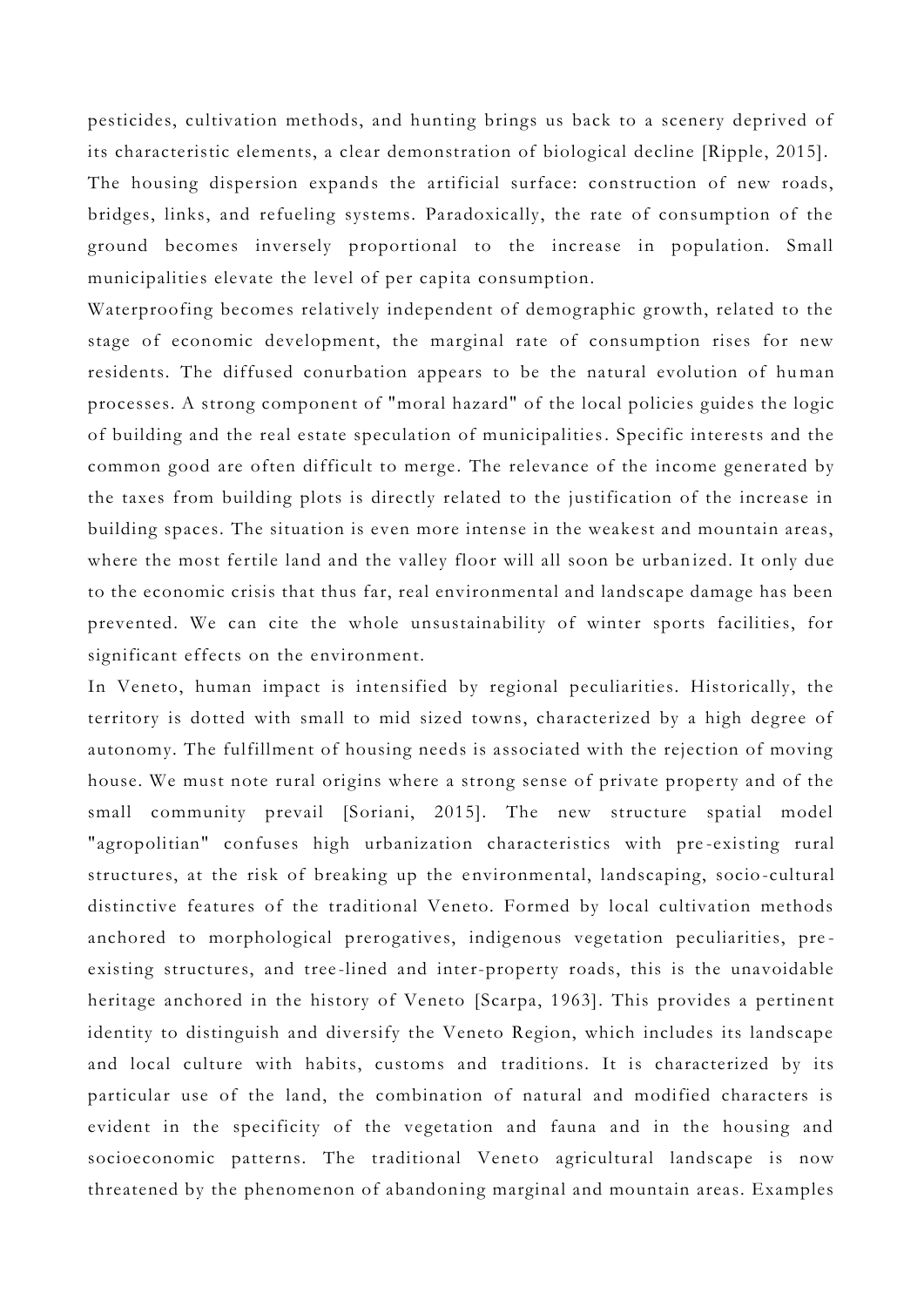are the modifications in production systems with the elimination of its essential features in the intensive areas of the plain, and by the gradual process of subtraction by extra-agricultural activities [Scarpelli, 1996]. In such a manner, the grassland surrounded by hedges, the riparian small woods and wetlands, gradually disappear for the application of agricultural techniques with high mechanization and the consolidation of cultivated areas. The contraction of trees and hedges and the general demise of aesthetic elements are functional to productivity. In the plains, the objective of maximizing production results in the simplification of landscape elements . In the hills and mountains, a more inertial evolution connotes the consequences of the abandonment [De Pin, 2006].

The breakdown of the regional identity profile declares the progressive cultural detachment from the places of origin and the loss of the value of their preservation. New lifestyles indulge standardization and social homogenization; shopping centers and major connector roads are part of active life. New spatial patterns overwhelm the environment and social relations [Bernardi, 1990]. They deprive value from the landscape, even the ones that can be used for tourism development.

### **2. Agricultural structures concentration in the relocation processes**

The restructuring process of agricultural economy in the Veneto is one of the most intense, the fastest and the most out of control in many ways in a future increasingly full of uncertainties.

The productive reorganization seems to follow the Ricardian model. It is increasingly concentrated on the plains; the particular land regime contrasts the competitive repositioning of farms, whose drop-out rates have gradually accelerated, also aggravating the difficulties of turnover, revealing the weaknesses of the social component.

As in other mature economies, the most destabilizing factor is the progressive consumption of agricultural land: it emphasizes the irreversibility of the loss. Territorial aggression becomes more intense, contributing to an erroneous concept of development. A strong defense of rural heritage seems progressively closer to surrendering. The most pronounced decline in farms, almost halved in number from '90s, most dramatically in mountain areas, reveals a selective restructuring. The failure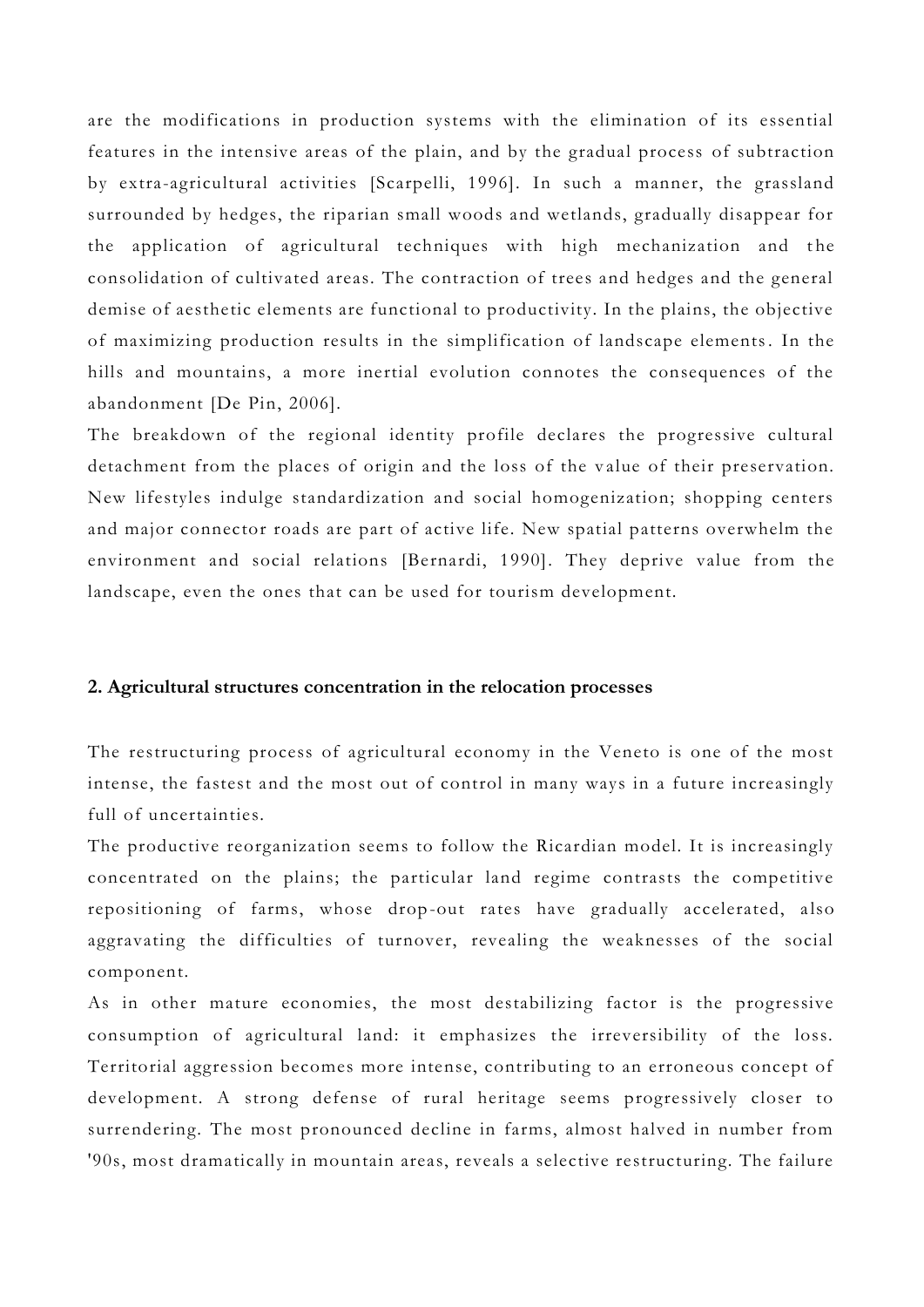of those remaining to adapt does show that they have not yet reached a satisfactory structural equilibrium.

The significant contraction of meadows and pastures, but also of woods, encourages the intensification as a favorite kind of land use, when more and more pressing economic commitments require the specialization of farms. The non -agricultural destinations of the land are now predominant. The decreased importance of agricultu re in the management of resources makes its function of environmental protection more conflictual and is gradually restricted to unprofitable spaces.

Obstacles to the development of farms are partially circumvented through alternative methods of land consolidation, such as leases and rent-free agreements. In this context, in the personal budgeting of the farmer, the aids to agriculture contrast with other elements, until the preference for land use changes, with a view to urban rent.

A further question is whether such an evolutionary model of the supply, whose dynamics look to speed up further, is compatible with the requests of an increasingly demanding market.

# **References**

Arzeni A., Pecci F., L'agricoltura che cambia: il sesto censimento tra passato e futuro, Agriregioneuropa n. 20, 2012.

Boschetti Marco, Lo Surdo Giorgio, Guida illustrata alla multifunzionalità dell'azienda agricola n.10/2005, Verona, Edizioni L'Informatore Agrario spa, 2005.

Casini Leonardo, Guida per la valorizzazione della multifunzionalità dell'agricoltura. Per i cittadini, le imprese, le pubbliche amministrazioni, Firenze, Firenze University Press, 2009.

Commissione Europea, Orientamenti in materia di buone pratiche per limitare, mitigare e compensare l'impermeabilizzazione del suolo, Bruxelles, 2012.

Commissione Europea, Superfici impermeabili, costi nascosti. Alla ricerca di alternative all'occupazione e all'impermeabilizzazione dei suoli, Bruxelles, 2013.

Corbella Silvano, L'impresa agricola, Caratteri distintivi, profili di rischio e dinamiche aggregative, Milano, Franco Angeli, 2000.

De Filippis F., Romano D., Crisi economica e agricoltura, Quaderni del Grup po 2013, Edizioni Tellus, Roma, 2010.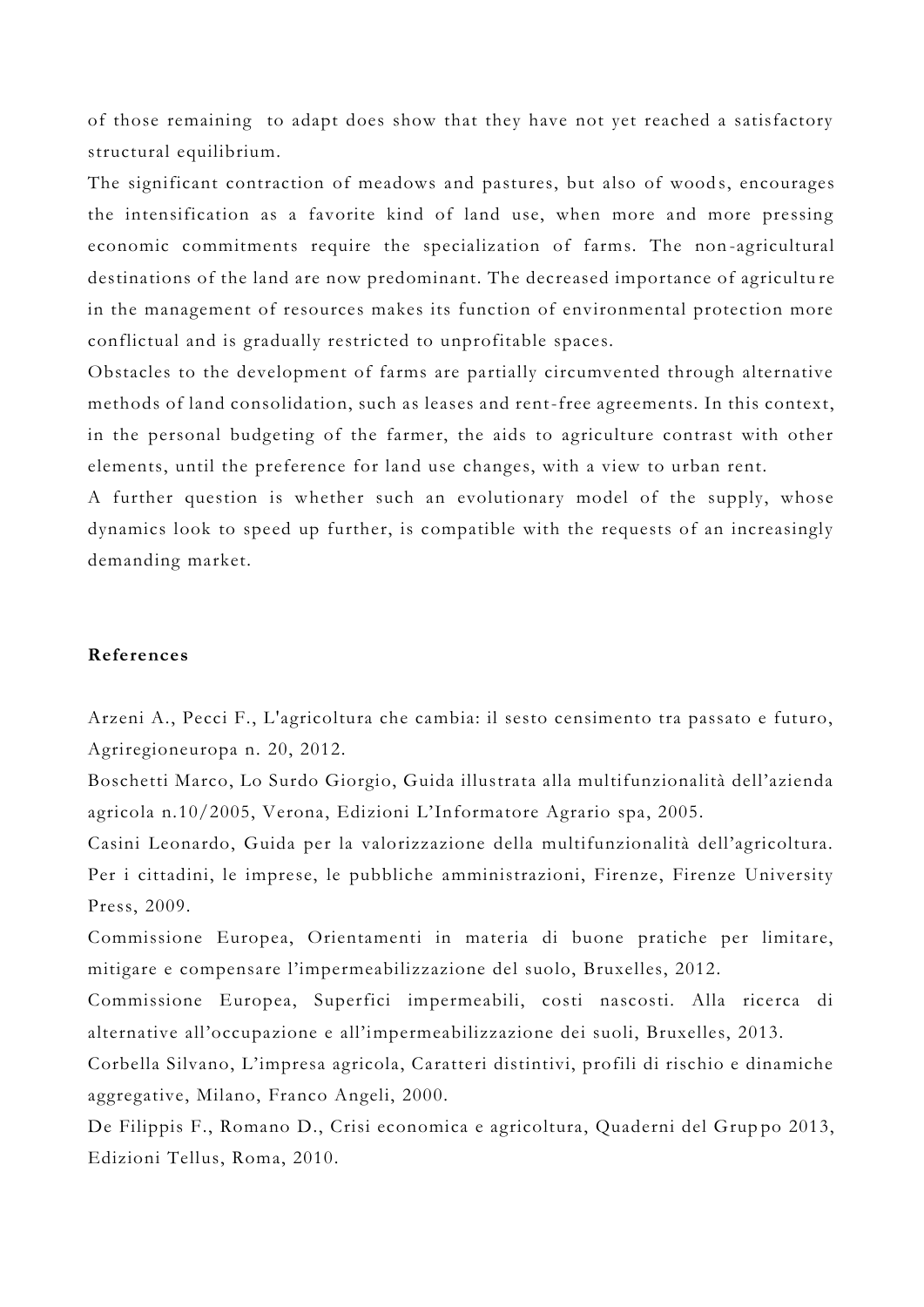Defrancesco E. et al., Le caratteristiche strutturali ed evolutive: un'analisi comparativa tra gli ultimi censimenti dell'agricoltura (1970 -2000), Veneto Agricoltura, Pubblicazioni scientifiche, 2003.

Dematteis G., Lanza G., Nano F., Vanolo A., Geografia dell'economia mondiale, Torino, Utet,

2010.

De Pin Antonio, L'attuazione delle misure paesaggistiche nella politica di sviluppo rurale del Veneto, in ESTIMO E TERRITORIO, vol. 4, 2006.

De Pin Antonio, Modalità applicative delle misure paesaggistiche nelle comunità montane del Veneto, Venezia, Dipartimento di Statistica, Un. Cà Foscari Venezia, vol. 5, Rapporto di ricerca, 2005.

De Pin Antonio, Economia e Politica Agraria Comparata, Padova, IMPRIMITUR, 2008. De Pin Antonio, Mercati dei terreni e mutamenti nell'uso del suolo in ambienti della collina veneta, in VICENZA ECONOMICA, vol. 4, 1995.

EEA, Urban Sprawl in Europe, the ignored challenge, Office for Official Publications of the European Communities, Brussels, 20 06.

Fanfani R., Il processo di ammodernamento delle aziende agricole italiane (1990 -2005), AgriRegioniEuropa, n. 12, 2008.

Frascarelli Angelo, Mariano Eleonora, Il consumo di suolo agricolo in Italia: una valutazione delle politiche, Agriregionieuropa, anno 9 n°33, 2013.

Gardi C., Dall'Olio N., Salata S., L'insostenibile consumo di suolo, Edicom Edizioni, Legambiente, 2013.

Greco M., Di Cristofaro E., Il settore agricolo attraverso i dati provvisori del 6° Censimento generale dell' agricoltura, AgriRegioniEuropa, Anno 7, n. 26, 2011.

Henke Roberto, Verso il riconoscimento di una agricoltura multifunzionale. Teorie, politiche, strumenti, Napoli, Edizioni Scientifiche Italiane, 2004.

Hoffmann Alessandro, La nuova politica di sviluppo rurale, Milano, Franco Angeli, 2006.

ISPRA, Il consumo di suolo in Italia, Roma, TMB stampa, 2015.

ISTAT, 6° Censimento dell'agricoltura 2010, Roma, 2013.

Lorenz Konrad, Sull'aggressività. Sulla storia naturale di aggressione, Dr. G. Borotha-Schoelerpark Verlag, Vienna, 1963.

Marino Davide, Cavallo Aurora, Agricoltura e città: attori, geografie e prospettive, AgriRegioniEuropa, anno 12, n°44, Mar 2016.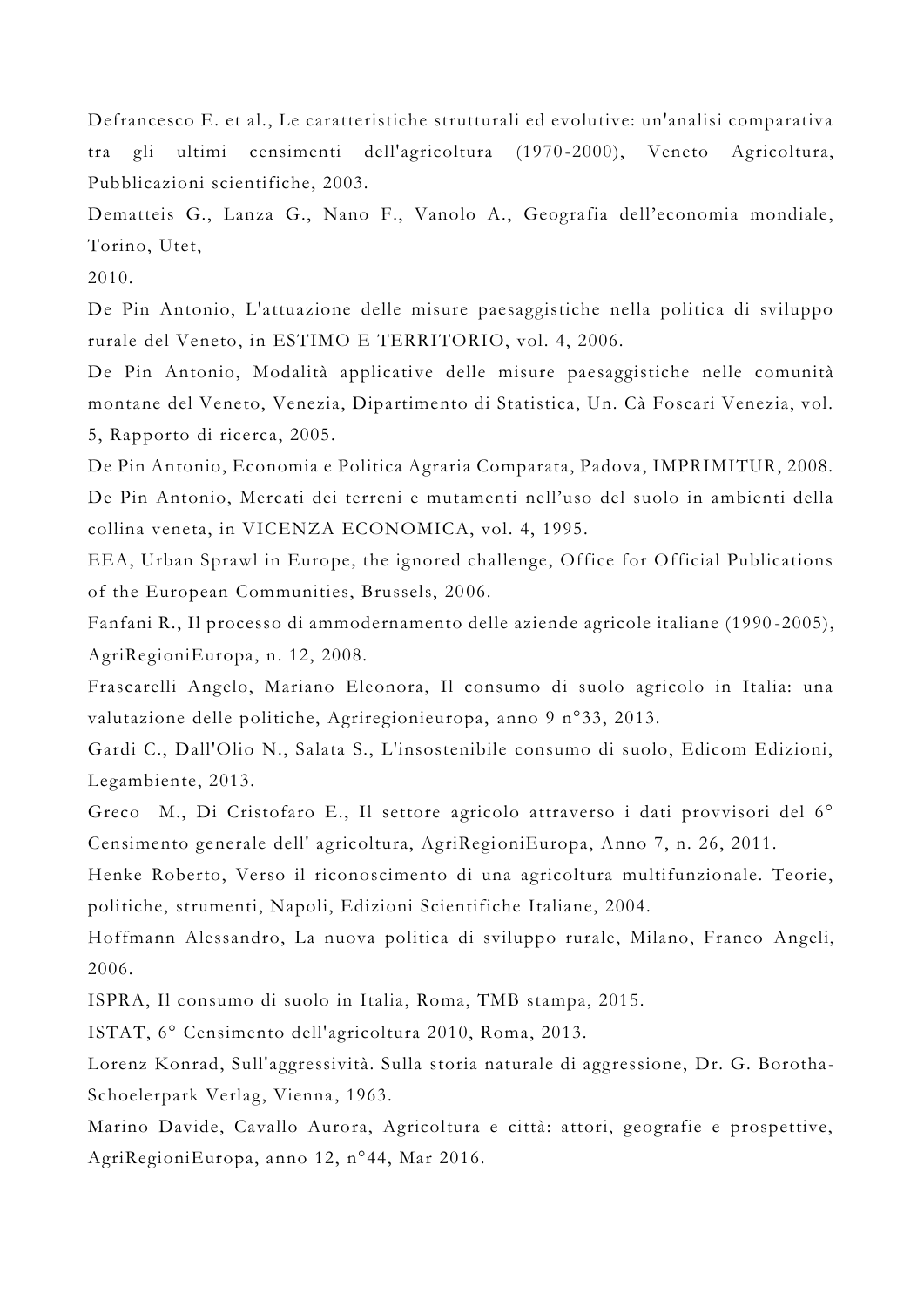Malthus Thomas Robert, Saggio sul principio di popolazione, nel suo rapporto col progresso della società, J. Johnson, London, 1798.

Osservatorio per l'Imprenditorialità Giovanile in Agricoltura, Rapporto insediamento e permanenza dei giovani in agricoltura, Collegio nazionale degli agrotecnici e degli agrotecnici laureati, OIGA, 2009.

Pasolini Pier Paolo, Scritti corsari, Garzanti, Milano, 1975.

Perrone Camilla, Zetti Iacopo, Il valore della terra, Teoria e applicazioni per il dimensionamento della pianificazione territoriale, Franco Angeli, Milano, 2010.

Pilieri Paolo, La questione «consumo di suolo», in AA VV, Osservatorio Naziona le sui Consumi di Suolo. Primo rapporto 2009, Maggioli Editore, Rimini, 2009.

Povellato A., Crescita dell'impresa, mobilità fondiaria e prezzo della terra, AgriRegioniEuropa, Anno 5, n. 18, 2005.

Povellato A., L'evoluzione delle strutture agricole, Regione Veneto, Agricoltura e foreste, Schede informative, 2012.

Ripple, W.J., et al. (2015), Collapse of the world's largest herbivores, Science Advances, 01 May 2015, Vol. 1, n. 4.

Sabbatini Massimo, Pressione socio -economica e strategie emergenti delle aziende agricole, FrancoAngeli, Milano, 2011.

Sallustio L., Marchetti M., Lasserre B., Pazzagli R., Spazio rurale e urbanizza zione: analisi di un cambiamento. Scienze del Territorio 2/2014, Firenze University Press, 2014.

Scarpa Giorgio, L'agricoltura del Veneto nella prima metà del 19° secolo: l'utilizzazione del suolo, Torino, ILTE, 1963.

Scarpa Giorgio, Strade e agricoltura nel veneto della restaurazione, in Atti e memorie della Accademia di agricoltura scienze e lettere di Verona, AA 1987 -88, serie VI, 1988. Scarpelli Lidia, Veneto Geografia dei sistemi agricoli italiani, REDA, 1996.

Soriani Stefano, Camuffo Monica, Politica e gestione dell'ambiente. Attori, processi, esperienze, Bologna, Pàtron Editore, 2015.

Sotte Franco, Arzeni Andrea, Agricoltura urbana e periurbana nel Censimento agricolo del 2010, AgriRegioniEuropa, anno 12, n° 44, Mar 2016.

Trestini S., Il ricambio generazionale, Regione Veneto, Agricoltura e foreste, Schede informative, 2012.

Trevisan Giovanna, Estensione e tipi di utilizzazione della proprietà fondiaria comunale nel Veneto in RICERCHE ECONOMICHE, vol. 4, 1973.